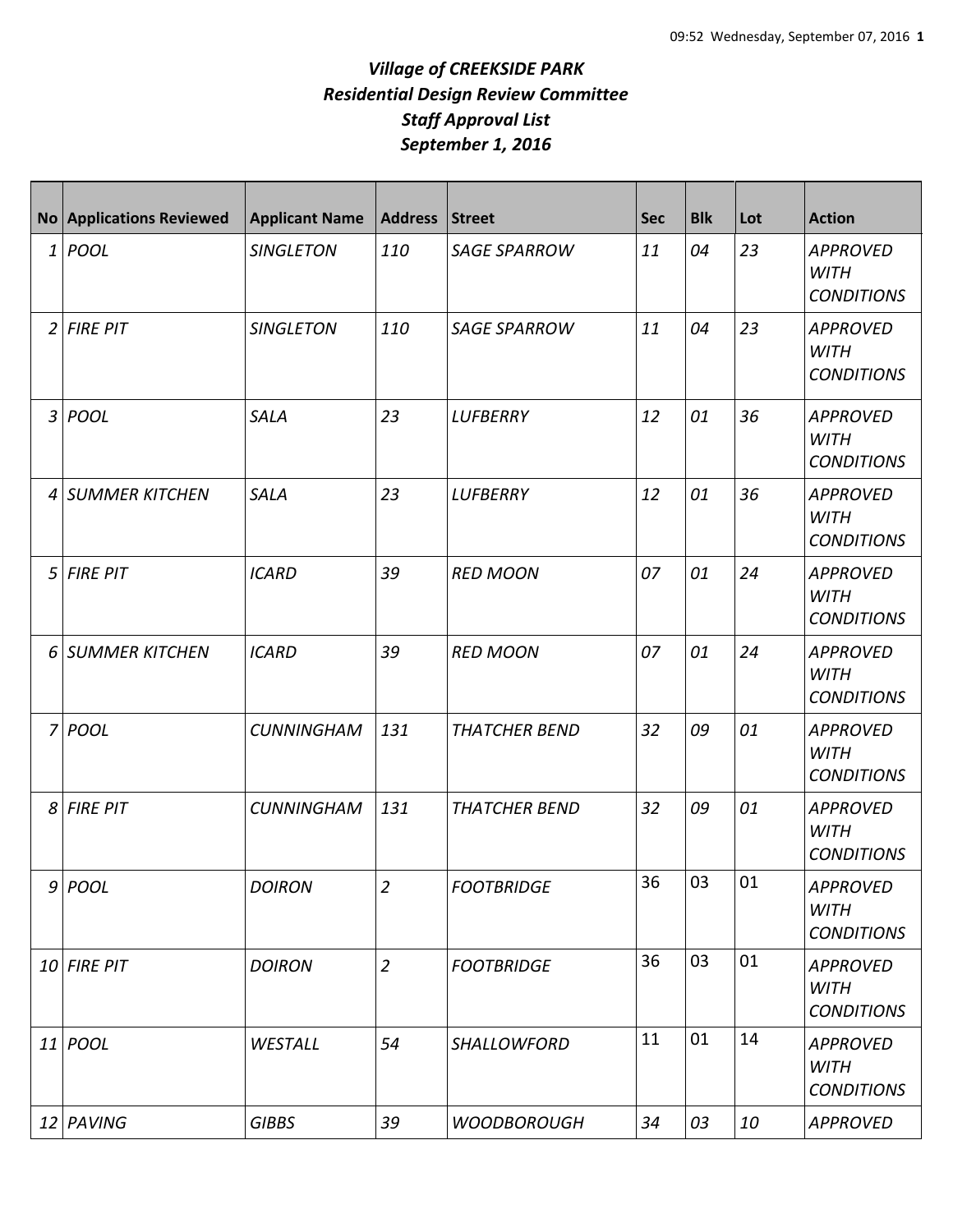## *Village of CREEKSIDE PARK Residential Design Review Committee Staff Approval List September 1, 2016*

|      | <b>No Applications Reviewed</b> | <b>Applicant Name</b>              | <b>Address</b> | Street                 | <b>Sec</b> | <b>Blk</b> | Lot | <b>Action</b>                                       |
|------|---------------------------------|------------------------------------|----------------|------------------------|------------|------------|-----|-----------------------------------------------------|
|      | $13$ FENCE                      | <b>SHELBY</b>                      | 6922           | <b>LAKE PALOMA</b>     | 10         | 01         | 09R | <b>APPROVED</b><br><b>WITH</b><br><b>CONDITIONS</b> |
| 14   | <b>BASKETBALL GOAL</b>          | <b>URQUIZA</b>                     | 39             | <b>N BEECH SPRINGS</b> | 10         | 01         | 33  | <b>APPROVED</b>                                     |
| 15   | <b>TREE REMOVAL</b>             | <b>GIBBS</b>                       | 39             | <b>WOODBOROUGH</b>     | 34         | 03         | 10  | <b>APPROVED</b>                                     |
| 16   | <b>GENERATOR</b>                | <b>MARTIN</b>                      | 53             | <b>W CANYON WREN</b>   | 13         | 01         | 21  | <b>APPROVED</b><br><b>WITH</b><br><b>CONDITIONS</b> |
| 17 I | <b>SUMMER KITCHEN</b>           | <b>NORTH</b>                       | 83             | <b>THATCHER BEND</b>   | 34         | 01         | 22  | <b>APPROVED</b><br><b>WITH</b><br><b>CONDITIONS</b> |
|      | 18 <i>POOL</i>                  | <b>BROWN</b>                       | 62             | <b>LINDENBERRY</b>     | 27         | 01         | 56  | <b>APPROVED</b><br><b>WITH</b><br><b>CONDITIONS</b> |
| 19 l | <b>FENCE</b>                    | <b>TOMA</b>                        | 115            | <b>VALERA RIDGE</b>    | 31         | 01         | 08  | <b>APPROVED</b><br><b>WITH</b><br><b>CONDITIONS</b> |
| 20   | <b>PLAY STRUCTURE</b>           | <b>TOMA</b>                        | 115            | <b>VALERA RIDGE</b>    | 31         | 01         | 08  | <b>APPROVED</b>                                     |
| 21   | <b>POOL</b>                     | <b>RIVARA</b>                      | 47             | <b>LUFBERRY</b>        | 12         | 01         | 30  | <b>APPROVED</b><br><b>WITH</b><br><b>CONDITIONS</b> |
| 22   | <b>TREE REMOVAL</b>             | <b>WOOD FAMILY</b><br><b>TRUST</b> | 51             | <b>LAKE VOYAGEUR</b>   | 18         | 02         | 11  | <b>APPROVED</b><br><b>WITH</b><br><b>CONDITIONS</b> |
| 23   | <b>TREE REMOVAL</b>             | <b>KUVSHINIKOV</b>                 | 7232           | <b>LAKE PALOMA</b>     | 11         | 01         | 07  | <b>APPROVED</b>                                     |
|      | $24$ POOL                       | <b>RODGERS</b>                     | 111            | <b>JAGGED RIDGE</b>    | 10         | 01         | 09R | <b>APPROVED</b><br>WITH<br>CONDITIONS.              |
|      | 25 <i>POOL</i>                  | LEE                                | 50             | <b>BLAIRS WAY</b>      | 23         | 01         | 02  | <b>APPROVED</b><br><b>WITH</b><br><b>CONDITIONS</b> |
|      | $26$ FIRE PIT                   | <b>LEE</b>                         | 50             | <b>BLAIRS WAY</b>      | 23         | 01         | 02  | <b>APPROVED</b><br>WITH<br><b>CONDITIONS</b>        |